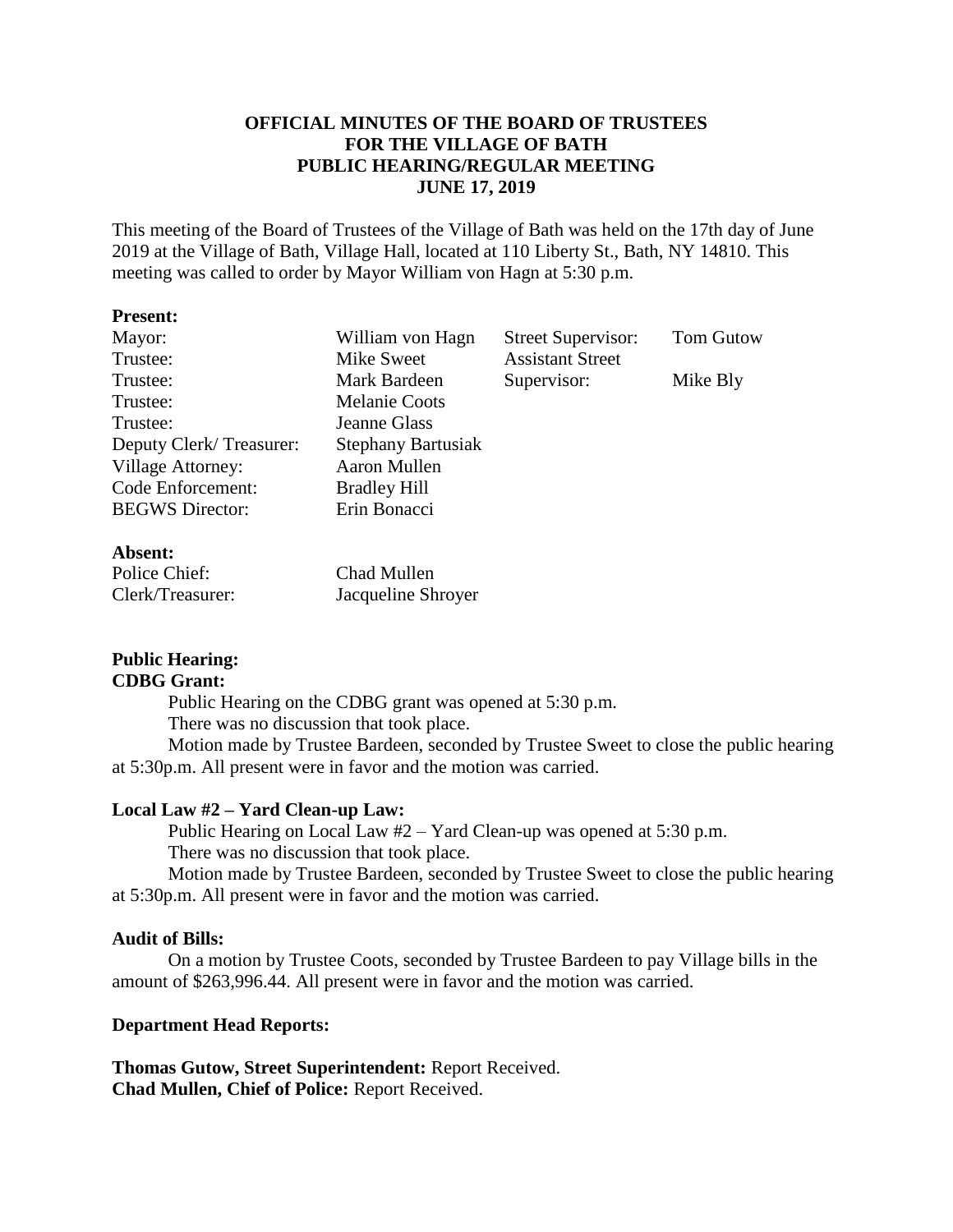**Bradley Hill, Code Enforcement Officer:** Report Received. **Matt Glashauser, Fire Chief:** Report Received. **Erin Bonacci, BEGWS Director:** Report Received. **Jacqueline Shroyer, Clerk Treasurer:** Report will be submitted for the July meeting. Motion made by Trustee Bardeen, seconded by Trustee Sweet to approve the following budget modifications. All present were in favor and the motion was carried.

Budget Amendment:

| A511     | Appropriated Reserves-\$1600.56                 |  |  |  |
|----------|-------------------------------------------------|--|--|--|
| A3989.4  | Misc. Public Safety-Contractual \$1600.56       |  |  |  |
| A1120    | Non Property Tax-\$3165.00                      |  |  |  |
| A5110.49 | Street Dept-Blacktop-\$3165.00                  |  |  |  |
|          | To Cover Paving Expenses                        |  |  |  |
| A3989    | State Aid-Other Home and Comm Serv-\$15000.00   |  |  |  |
| A8510.4  | Community Development-Contractual-\$15000.00    |  |  |  |
|          | To record Main Street Grant Streetscape Expense |  |  |  |

#### **New Business:**

#### **CDBG Grant**

On a motion made by Trustee Glass, seconded by Trustee Bardeen to approve the CDBG grant. All present were in favor and the motion was carried.

#### **Local Law #2 – Yard Clean-up Law**

On a motion made by Trustee Glass, seconded by Trustee Sweet to approve Local Law #2 to establish property maintenance cost recover. All present were in favor and the motion was carried.

#### **Urban Forestry Diagnostics Tree Inventory Contract**

On a motion made by Trustee Sweet, seconded by Trustee Glass to approve the Tree Inventory Contract. All present were in favor and the motion was carried.

#### **Steuben County Drug & Alcohol Testing Contract**

On a motion made by Trustee Coots and seconded by Trustee Glass to approve the Steuben County Drug and Alcohol Testing Contract. All present were in favor and the motion was carried.

#### **Old National Hotel**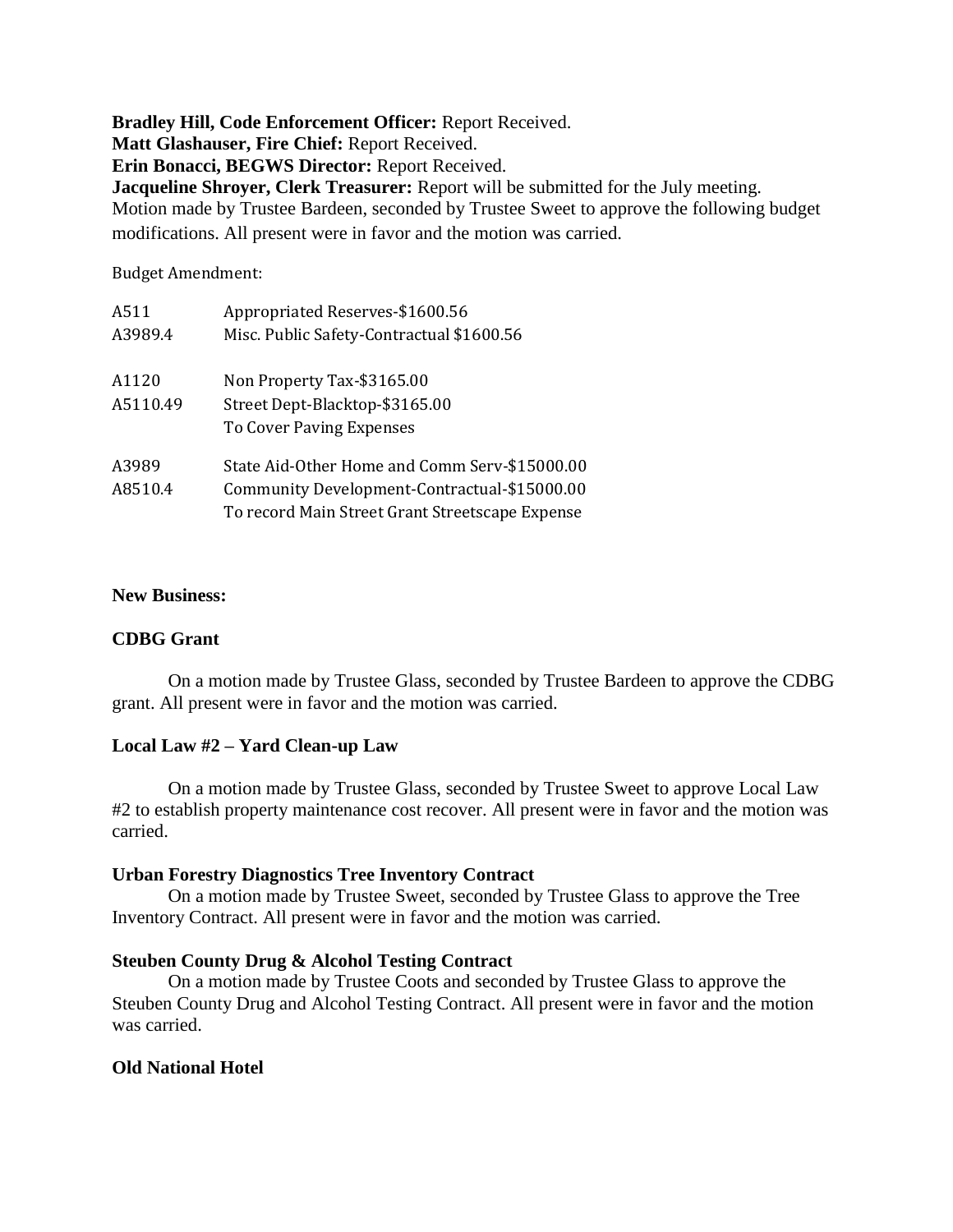On a motion made by Trustee Bardeen, seconded by Trustee Sweet to approve the acknowledgment from Old National Hotel that they are renewing their liquor license. All present were in favor and the motion was carried.

### **Purchase of Fan**

On a motion made Trustee Coots, seconded by Trustee Bardeen to approve the purchase of a carpet fan. All present were in favor and the motion was carried.

# **Main Street Grant Anchor Project**

# RESOLUTION VILLAGE OF BATH BOARD OF TRUSTEES BATH, NEW YORK

| DATE APPROVED: Monday, June 17, 2019 |                      |     | INTRO. DATE: Monday, June 17, 2019 |         |        |  |
|--------------------------------------|----------------------|-----|------------------------------------|---------|--------|--|
| <b>INTRODUCED BY:</b>                |                      |     | SECONDED BY:                       |         |        |  |
| <b>Trustee Sweet</b>                 |                      |     | Trustee Glass                      |         |        |  |
| VOTE:                                | Mayor von Hagn       | Ave | Nav                                | Abstain | Absent |  |
|                                      | <b>Trustee Glass</b> | Aye | Nay                                | Abstain | Absent |  |
|                                      | Trustee Bardeen      | Aye | Nay                                | Abstain | Absent |  |
|                                      | <b>Trustee Coots</b> | Aye | Nay                                | Abstain | Absent |  |
|                                      | <b>Trustee Sweet</b> | Aye | Nav                                | Abstain | Absent |  |

Titled: Resolution by the Village of Bath approving and endorsing its application to NYS Homes and Community Renewal for funding under the New York Main Street Downtown Anchor Project Program.

**WHEREAS**, the Village of Bath desires to apply for \$500,000 in financial assistance through the 2019 Consolidated Funding Application (CFA) under the New York Main Street Program; and

**WHEREAS**, the application proposes funding to assist the Downtown Anchor project property owner to complete building renovations to the Downtown Anchor project, known as the Shannon Building and located at 52-58 Liberty Street; and

**WHEREAS**, the proposed funding will contribute to ongoing community revitalization efforts; and

**WHEREAS**, the grant application requires that the applicant obtain the approval and endorsement of the governing body of the municipality in which the project will be located.

**NOW, THEREFORE, BE IT RESOLVED**, that the Board of the Village of Bath approves and endorses the 2019 New York Main Street Downtown Anchor Project Application for assistance prepared and to be submitted by Village of Bath.

## **MSG Anchor Authorization**